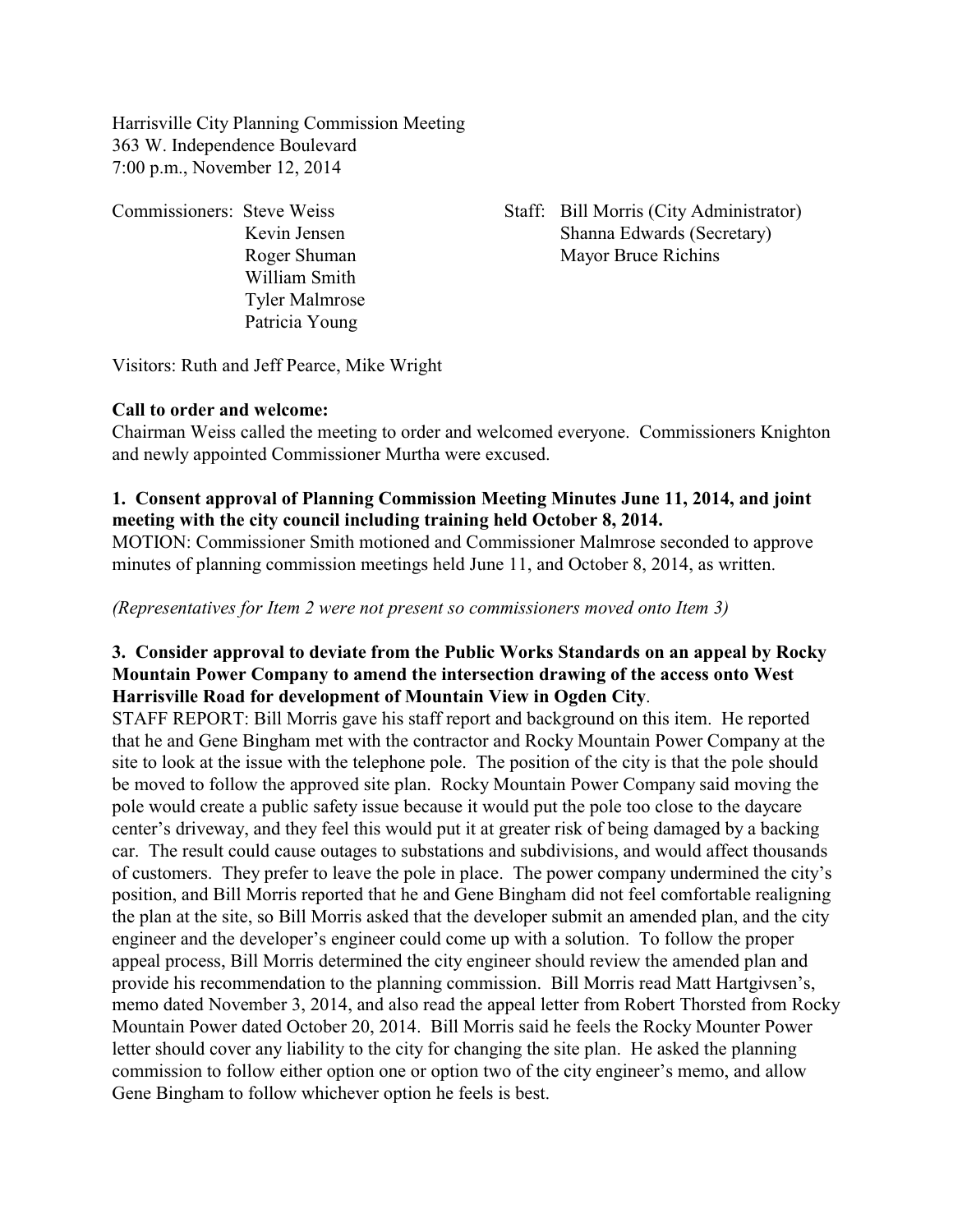DISCUSSION: Commissioner Jensen stated that if the pole is not moved, it will be sideswiped eventually. Commissioner Shuman said it is much more likely to receive greater damage from drivers going into the corner at a higher rate of speed than it would receive if moved three feet to the west where damage incurred would be by someone at a slower speed backing into it from the daycare driveway. Commissioner Shuman also mentioned the problem with the location of the turning lane on West Harrisville Road being in the line of travel, and he commented on the problem with parking along the street in this area. Bill Morris reported that Gene Bingham and Max Jackson have written a request that developers modify the road profile. Gene Bingham has painted the curb red taking parking off of the street. There are some serious traffic safety issues there, and Bill Morris said these will be on the council agenda for the next meeting. Commissioner Shuman said he feels option two of the engineer's memo is the best scenario. Commissioner Young agreed. She wondered if two lanes coming out onto the private road rather than three might help. She mentioned changing the pole from wood to something that could better withstand being hit, or put some type of barrier to protect the pole. Chairman Weiss said he favors neither of the options in the engineer's memo. He guaranteed the pole will be hit and will have to be fixed. He still favors following the original plan which requires moving the pole. Bill Morris said that since the power company was unwilling to move the pole, they are forced to introduce a new dynamic. Chairman Weiss said there should be a stipulation that when it is hit and has to be fixed that it will be moved. Bill Morris explained that sometimes the city has input, but not always with utility companies. He reported that there was discussion for the city to pull escrow and move the pole, but there is not enough money in escrow to cover the cost, and that would not work if the power company is unwilling to have it moved. Regardless of the pole, the small radius is a problem. Commissioner Jensen suggested a cement bollard to protect the pole. Bill Morris said the pole is grand fathered in as is, and requiring too many modifications to something in the right-of-way may create liability issues for the city if someone hits it, but reflective tape could be put around it to make it more identifiable. Bill Morris read Gene's email to Shanna Edwards in which he mentions that the alignment of the new intersection with 800 West across the street played into the recommendation to move the power pole into the park strip so the streets would be more aligned. Bill Morris said that from a legal standpoint, he recommends following the engineer's recommendation.

MOTION: Commissioner Shuman recommended commissioners not approve to deviate from the Public Works Standards on an appeal from Rocky Mountain Power Company to amend the intersection drawing of the access onto West Harrisville Road for development of Mountain View, and recommend to the developer and Rocky Mountain Power that they follow the recommendation of the city engineer's letter dated November 3, 2014, and follow option two as the primary option. The motion was seconded by Commissioner Smith. Vote of commissioners present was unanimous.

## **2. Review/Action on preliminary site plan approval for GreenWood Charter School at approximately 835 North Highway 89.**

STAFF REPORT: Bill Morris read the preliminary plan review memorandum from the city engineer dated November 11, 2014. The memo indicates that developers still need to provide written approval from UDOT for storm drain discharge and Highway 89 access approval. If they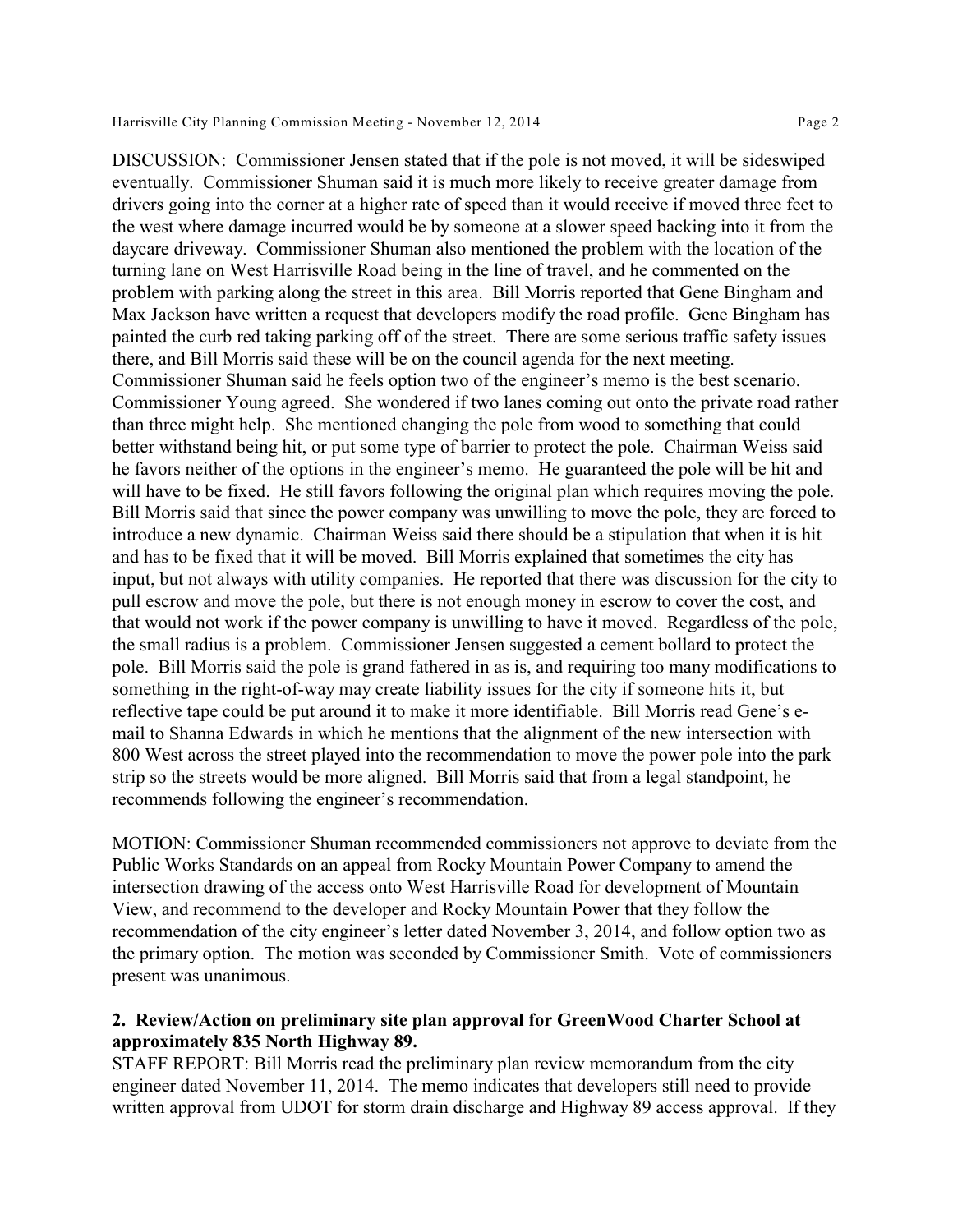plan to use Western Irrigation as the secondary water source, and they should show how it will be supplied to the property. They need to coordinate fire hydrant locations with North View Fire, and file an NOI prior to final approval. They need to coordinate with UDOT for storm water pollution controls on Highway 89. The engineer's letter suggests a berm to protect the Gordon Shafer property from storm water run off, and a change to the roadway elevation so it is above the water level to prevent it from being flooded. Street and parking lot lighting should be shown on the plan. Fencing needs to be indicated including fencing between the school and undeveloped agricultural ground to the north. A utility easement may be needed along Highway 89 and the west lot line. The preconstruction meeting will involve UDOT. Harrisville City would like to be notified before construction begins. Bill Morris reminded commissioners that this is just the preliminary review. Planning Commission will have a chance to review the final plan after these items have been incorporated.

RESPONSE: Mike Wright reported that he is on the agenda for project management meeting tomorrow for review of the final plan. They have submitted to UDOT for access and site drainage which is in the process of review. They have service letters from Bona Vista and Western Irrigation addressing water use. North View Fire has the drawing and is reviewing it for hydrant location. The permit for sinage will be deferred until later. They plan to use chain link fences along the north quarter separating the five acres of the school from the seven acres not being developed. He said they will have a landscape plan ready by the project management meeting tomorrow. They are aware the power company will require a utility easement. Mike Wright indicated they would like the address determined as soon as possible. They will file the NOI as a regular course of business, and they will meet with UDOT for preconstruction as soon as they receive their approval.

DISCUSSION: Commissioner Young asked about water detention and Mike Wright said their basin will handle all the water displaced by this project, and it will discharge out at a regulated rate. In answer to other questions he reported there will be 530 students to begin with, and they are transported mainly by car pooling. There is generally about a third the number of cars as there are students. They have provided stacking lanes to allow for vehicles. They have already done a traffic impact study with UDOT. Commissioner Shuman mentioned that the location of the school in relation to the intersection of Wall Avenue puts it where cars going though the intersection will be accelerating and he hopes UDOT will take that into consideration and put in safety features on Highway 89. Mike Wright mentioned that luckily the right shoulder is quite wide which will help. As part of the training the first week or two of school, he said the teachers and administrators are outside to help with traffic and to establish the traffic flow pattern. They have a child access routing plan. The building will be two levels totaling 42,000 square feet. It is not Leed certified, but will be Seed certified which has more to do with the environment and community input. Construction will be a combination of wood and steel frame with some curtain wall glass. They plan to use some of the barn wood that was on the site as a feature on the school. They are working with the current property owner in hopes that he will continue to farm the unused parcel. This property does not connect to Thoroughbred Meadows Subdivision, because there is a piece of property between them.